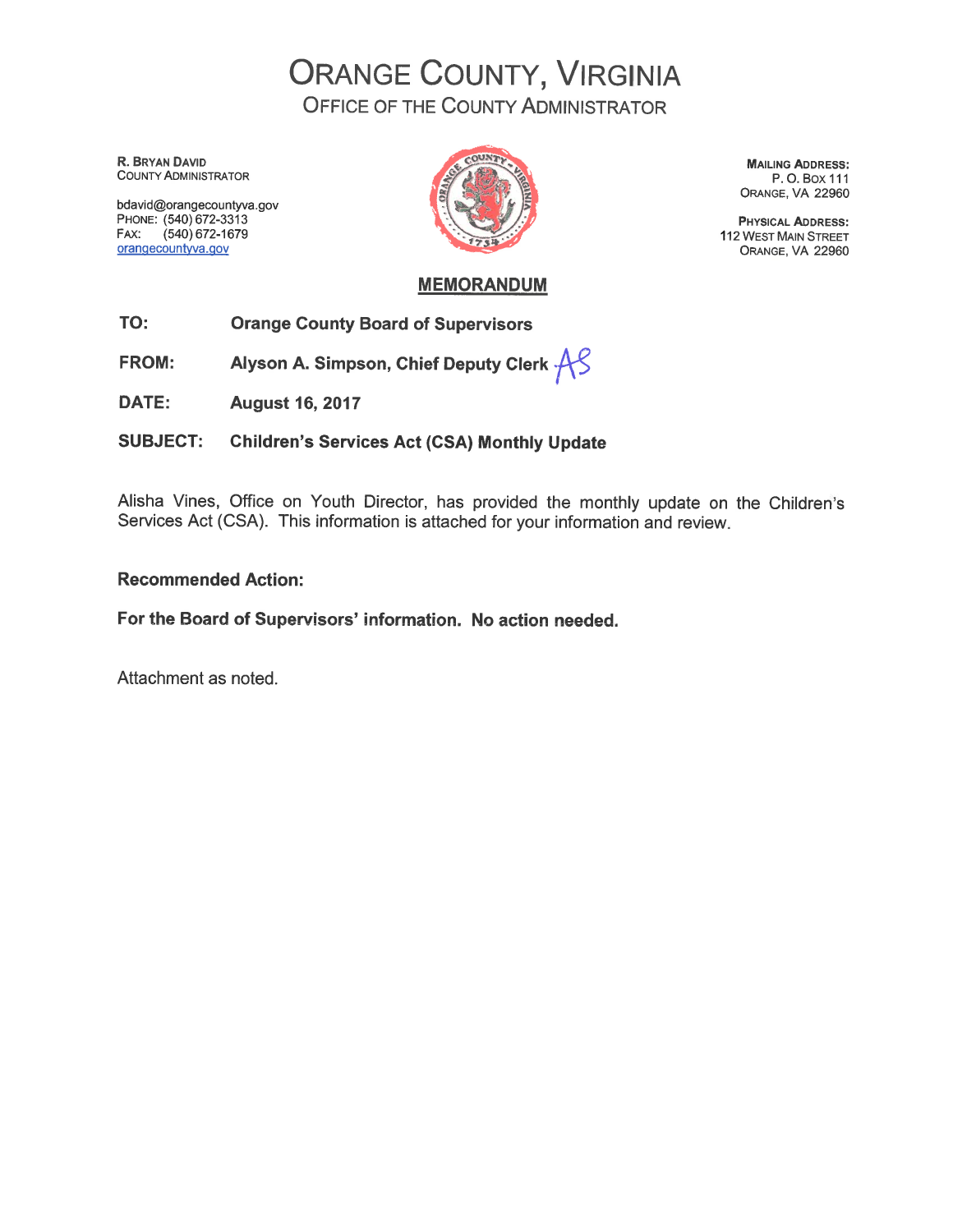# ORANGE COUNTY, VIRGINIA

OFFICE ON YOUTH

**ALISHA L. I. VINES** DIRECTOR

avines@orangecountyva.gov PHONE: (540) 672-5484 FAX: (540) 672-2311



**ADDRESS:**  146 MADISON ROAD SUITE 205 ORANGE, VA 22960

**To:** Orange County Board of Supervisors

**From:** Alisha Vines, Office on Youth Director

**Through:** R. Bryan David, County Administrator

**Date:** August 15, 2017

**Subject:** CSA Monthly Report

The Orange County CSA Program completed our 2017 Self-Assessment with the Office of Children's Services (OCS) and we have received our validation letter. (attached). The process was very eye opening and allowed us to evaluate our program to determine what is, or is not, working. It also helped us re-evaluate our long-term goals and discuss what we, as teams, want to see for our youth and families. Some of the identified issues were discussed at the CPMT immediately following our assessment as well as at our joint meeting on August 14<sup>th</sup>. While we have made some progress on the Quality Improvement Plan we submitted, we still have several areas we need to complete. Overall, we are happy with the assessment and the staff of the OCS, specifically Brent Barcomb, were very easy to work with and very helpful. They offered answers to our questions or provided resources for us to tap into to help make our program run more smoothly.

Please read over the attached document and as always, we thank you for your continued support and let myself or Letitia know if you have any questions.

Cc: Letitia Douthit File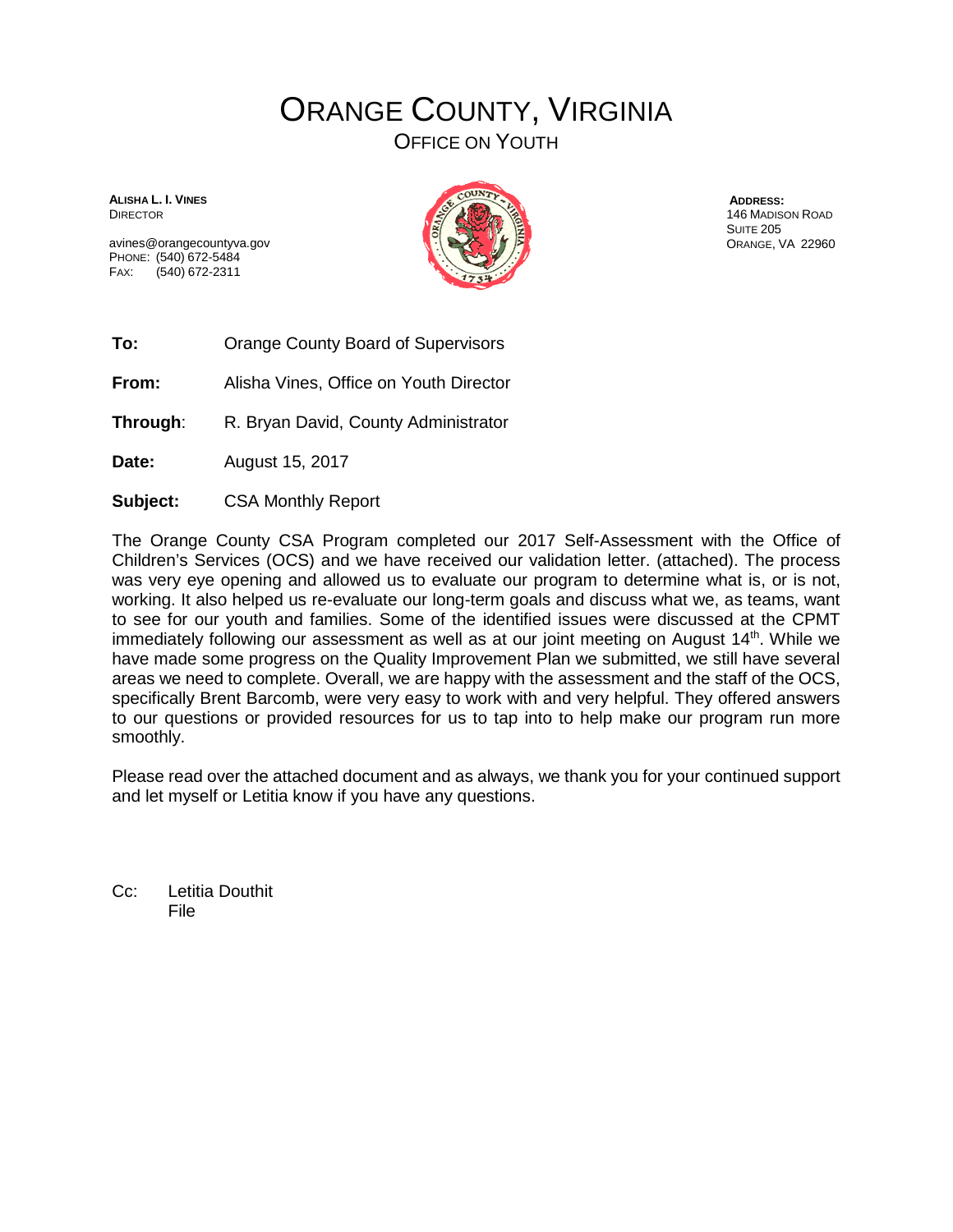

**COMMONWEALTH of VIRGINIA** 

Scott Reiner, M.S. **Executive Director**  **OFFICE OF CHILDREN'S SERVICES** Administering the Children's Services Act

August 3, 2017

Ms. Alisha Vines, CPMT Chair **Orange County CSA Program** 146 Madison Road, Suite 205 Orange, VA 22201

 $RE:$ Orange County Children's Services Act (CSA) Program Audit Self-Assessment Validation, File No. 13-2017

Dear Ms. Vines.

In accordance with the Office of Children's Service's (OCS) Audit Plan for Fiscal Year 2017, the Orange County Community Policy and Management Team (CPMT) has completed and submitted the results of the self-assessment audit of your local CSA Program. An on-site visit was scheduled and conducted by OCS Program Auditors on June 29, 2017 to perform the independent validation phase of the process.

Based on the review and examination of the self-assessment workbook and supporting documentation provided by the Orange County CSA program, our independent validation:

 $\Box$  Concurs

 $\Box$  Partially Concurs

 $\boxtimes$  Does Not Concur

with the conclusion reported by the Orange County CPMT that no significant observations of noncompliance and/or internal control weaknesses were identified in the design or operation of the processes or services conducted on behalf of Orange County CSA. The explanation for our assessment results are as follows:

The Orange County CPMT concluded that there were only non-significant compliance and/or internal control weakness observations noted. However, validation procedures of the locally prepared CSA Self-Assessment Workbook identified deficiencies indicating non-compliance and internal control weaknesses in the local CSA program. Non-compliance with the statutory requirements of CSA is considered significant because the local program is not operating fully in accordance with the laws of the Commonwealth. An adequate system of internal controls is contingent upon consistent and proper application of established policies and procedures affecting CSA funded activities, as well as monitoring oversight by the governing authority to ensure that the program is operating accordingly. Such breakdowns in an organization's internal control structure are considered significant. Specifics pertaining to the Orange County CSA Program are detailed on pages two  $(2)$  through three  $(3)$ .

1604 Santa Rosa Road, Suite 137 · Richmond, Virginia 23229-5008 · PHONE: 804-662-9815 · FAX: 804-662-9831 · WEB: www.csa.virginia.gov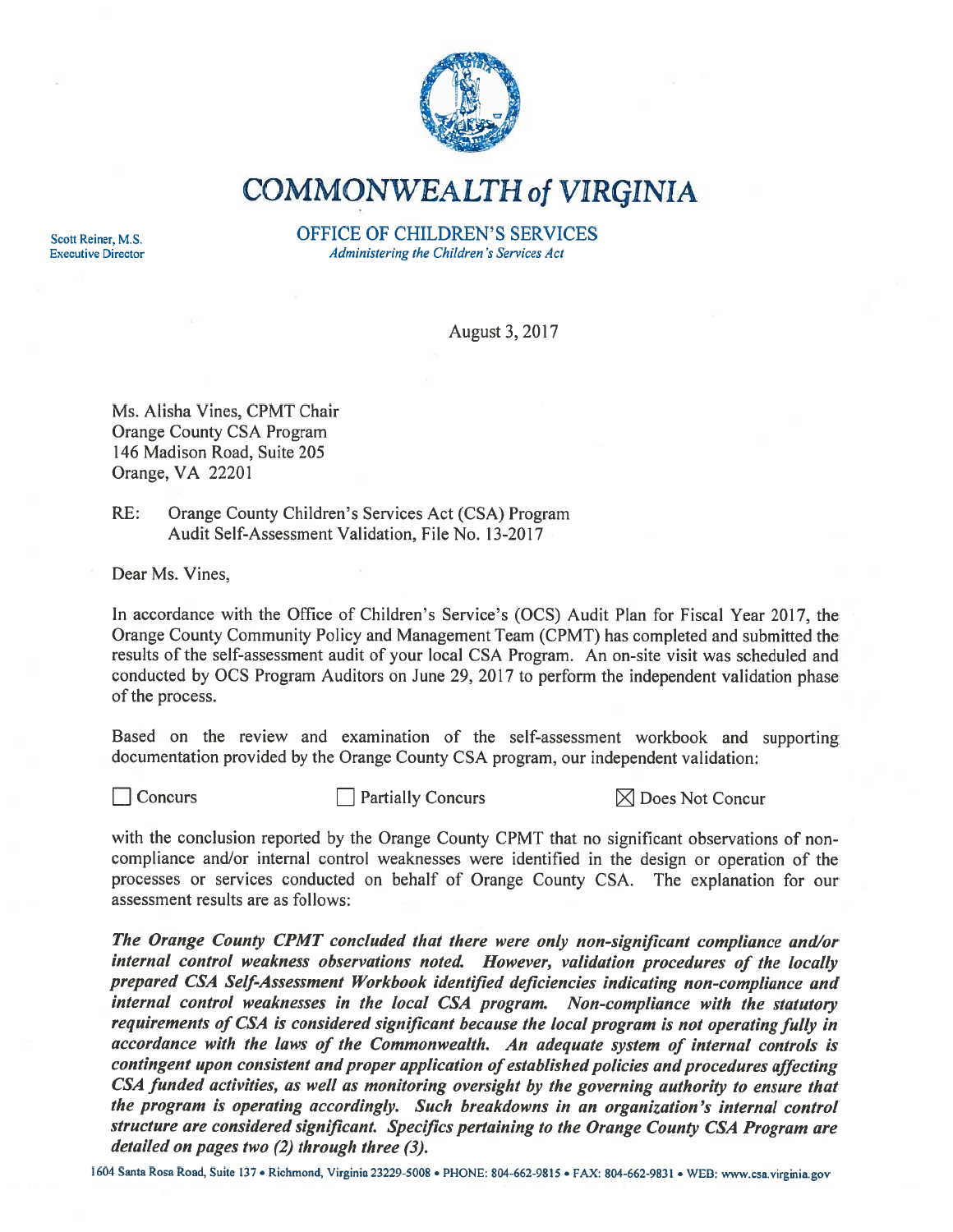### **SIGNIFICANT NON-COMPLIANCE OBSERVATIONS**

1. Membership of the Orange County CPMT is not consistent with the Children's Services Act (CSA) requirements and Orange County CPMT By-Laws. The composition of the CPMT did not include a Health Department Representative.

Criteria: COV § 2.2-5205, Orange County CPMT Bylaws

2. A current Statement of Economic Interest (SOEI) form was not completed and submitted by the parent representatives appointed to the CPMT and Family Assessment and Planning Team (FAPT). A similar observation regarding the timely submission of completed forms was verbally communicated to the CPMT during the prior audit conducted in 2014.

Criteria: COV § 2.2-5205, § 2.2-3115, and Orange County CPMT BY-LAWS as adopted August 28, 2012, Article III - Membership, Item D.

## **RECOMMENDATIONS**

- 1. The Orange County Board of Supervisors, in accordance with COV § 2.2-5205 and the Orange County CPMT Policy and Procedures Manual, Policy No.: C3, (A) and (G), has the responsibility of appointing and filling vacant CPMT positions. The CPMT chair should ensure that this vacancy is made known to the Board of Supervisors as soon as possible and follow up periodically until the vacancy is filled. On July 24, 2017, a letter was sent to the Orange County Board of Supervisors requesting the vacancy to be filled.
- 2. The CPMT chair should ensure that the CPMT and FAPT Parent and Private Provider representatives immediately complete and submit a Statement of Economic Interest (SOEI) and annually thereafter by the established due date of February 1.

#### **CLIENT COMMENTS**

Response to  $#1$ :

All vacancies will be immediately reported to the County Administrator and the Chief Deputy Clerk so that the Board of Supervisors shall remain up-to-date on membership. The current vacancy for the Department of Health has been addressed and a member has been appointed. The representative plans to attend their first meeting in August.

Response to #2:

This topic has been discussed within our administration as well as with our County Attorney and we will continue to address the issue and develop a plan to ensure the forms are collected as required.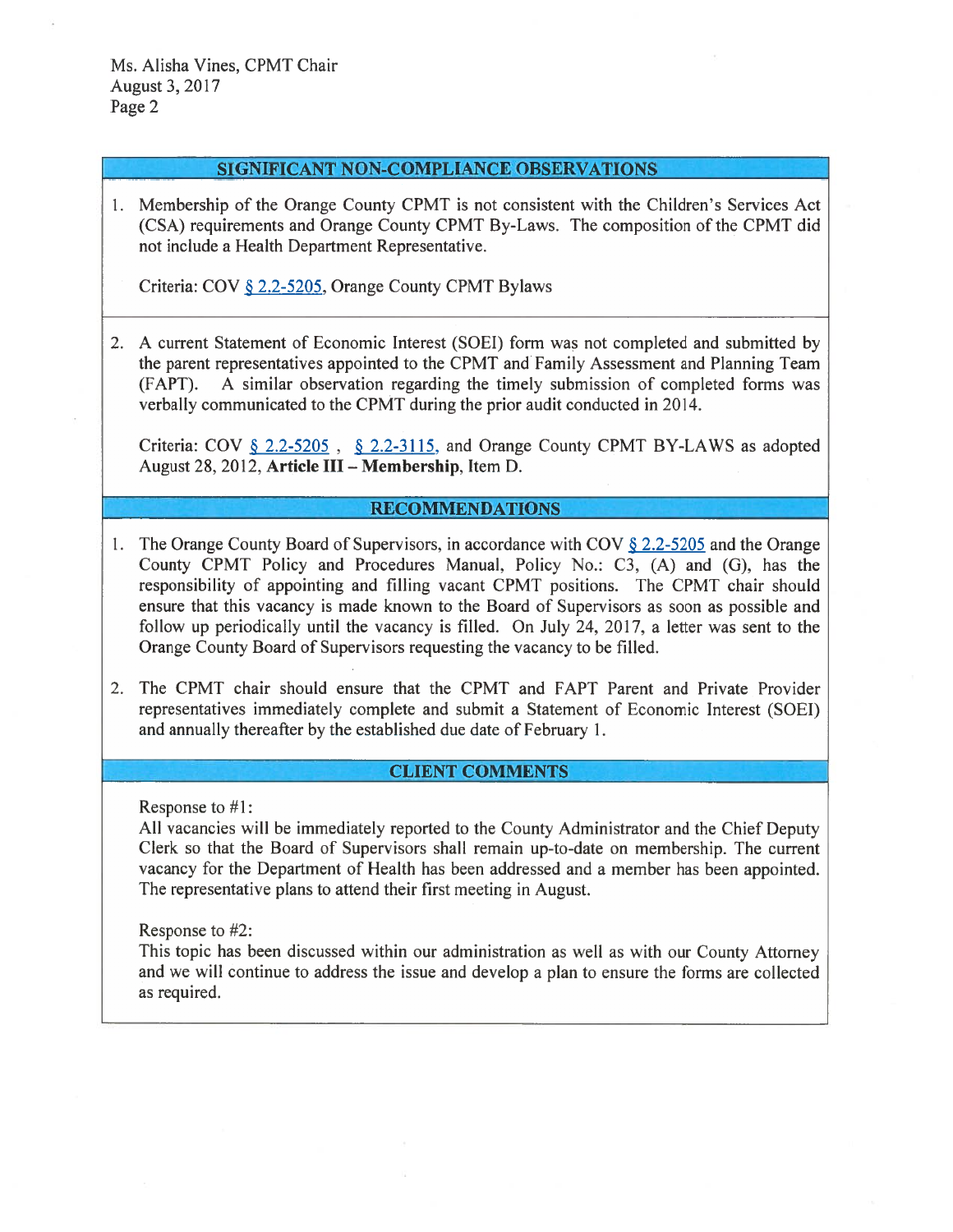#### SIGNIFICANT INTERNAL CONTROL WEAKNESS

CPMT meeting minutes revealed thirty (30) collective absences of CPMT members during the 2016 calendar year. The local Department of Juvenile Justice (DJJ), the local Department of Social Services (DSS), and the Parent Representative did not attend the required 75% of the regularly scheduled 2016 meetings. There were five months between April and October 2016 when both the DJJ and DSS were not in attendance for the same meetings. With the inclusion of the vacancy of the Health Department representative and absences of the parent representative, 50% of the CPMT membership did not demonstrate active participation in the governance activities of the CPMT. In addition, it appears that a quorum was not present at the April 21, 2016 CPMT meeting, which is required to conduct business.

| <b>Summary of Substantial Absences</b>                                                                                                                             |                |               |                    |               |  |  |  |  |
|--------------------------------------------------------------------------------------------------------------------------------------------------------------------|----------------|---------------|--------------------|---------------|--|--|--|--|
| <b>CPMT</b>                                                                                                                                                        | # Required     | #Actual       | Non-               | $\frac{0}{0}$ |  |  |  |  |
| Representative                                                                                                                                                     | to meet<br>75% | <b>Missed</b> | compliance<br>Rate |               |  |  |  |  |
| <b>DJJ</b>                                                                                                                                                         |                |               | 8 of 12            | 67%           |  |  |  |  |
| <b>DSS</b>                                                                                                                                                         |                |               | 8 of 12            | 67%           |  |  |  |  |
| Parent Notel                                                                                                                                                       |                |               | $4$ of $8$         | 50%           |  |  |  |  |
| Note1: No parent representative from June 30, 2016 to September 28, 2016; therefore, scheduled<br>meetings during that period were not included in the assessment. |                |               |                    |               |  |  |  |  |

Attendance and formation of a quorum for CPMT meetings are locally governed in accordance with the Orange County CPMT By-Laws, as adopted August 28, 2012. Article III - Membership, Item I, states "Any member of the CPMT who fails to personally attend at least seventy-five (75%) of the regular meetings within any calendar year shall be reported to the Orange County Board of Supervisors." Article VII - Meeting, Section III states "Provided that at least one member of the Executive Committee is present, 50% of the CPMT's members shall constitute a quorum for all CPMT meetings." The frequency of CPMT member absences creates substantial risks including potential inability to form a quorum, impediments to collaboration among public agencies, parent and private provider representatives, concentration of power in a few CPMT members, and difficulty rotating duties and offices or establishing effective committees.

Criteria: COV§ 2.2-5200; Department of Accounts, Agency Risk Management and Internal Control Standards (ARMICS), Control Environment.

#### **RECOMMENDATIONS**

The CPMT Chair should report to the Orange County Board of Supervisors, as soon as administratively feasible, when a CPMT member misses more than 3 (25%) CPMT meetings during the calendar year and every absence thereafter. When possible, local department heads should name an alternate and/or designee with authority to commit department resources to attend CPMT meetings if they are not able to attend regularly scheduled meetings.

#### **CLIENT COMMENTS**

The frequency of absences had been discussed during the time in which we were reviewed by members of CPMT. Several attempts were made to ensure appointed members were present for meetings. The findings of the audit were discussed at the July 2017 CPMT meeting, in specific, this deficiency. Discussion was held on the importance of having a back-up in case a member cannot make a meeting in order to maintain our quorum for business. One suggestion made was to report attendance in quarterly to the Board of Supervisors (BOS) within their reports that our office provides to them regarding the Orange County CSA program. This will be discussed at the August meeting to determine the best way to keep the BOS informed of member absences.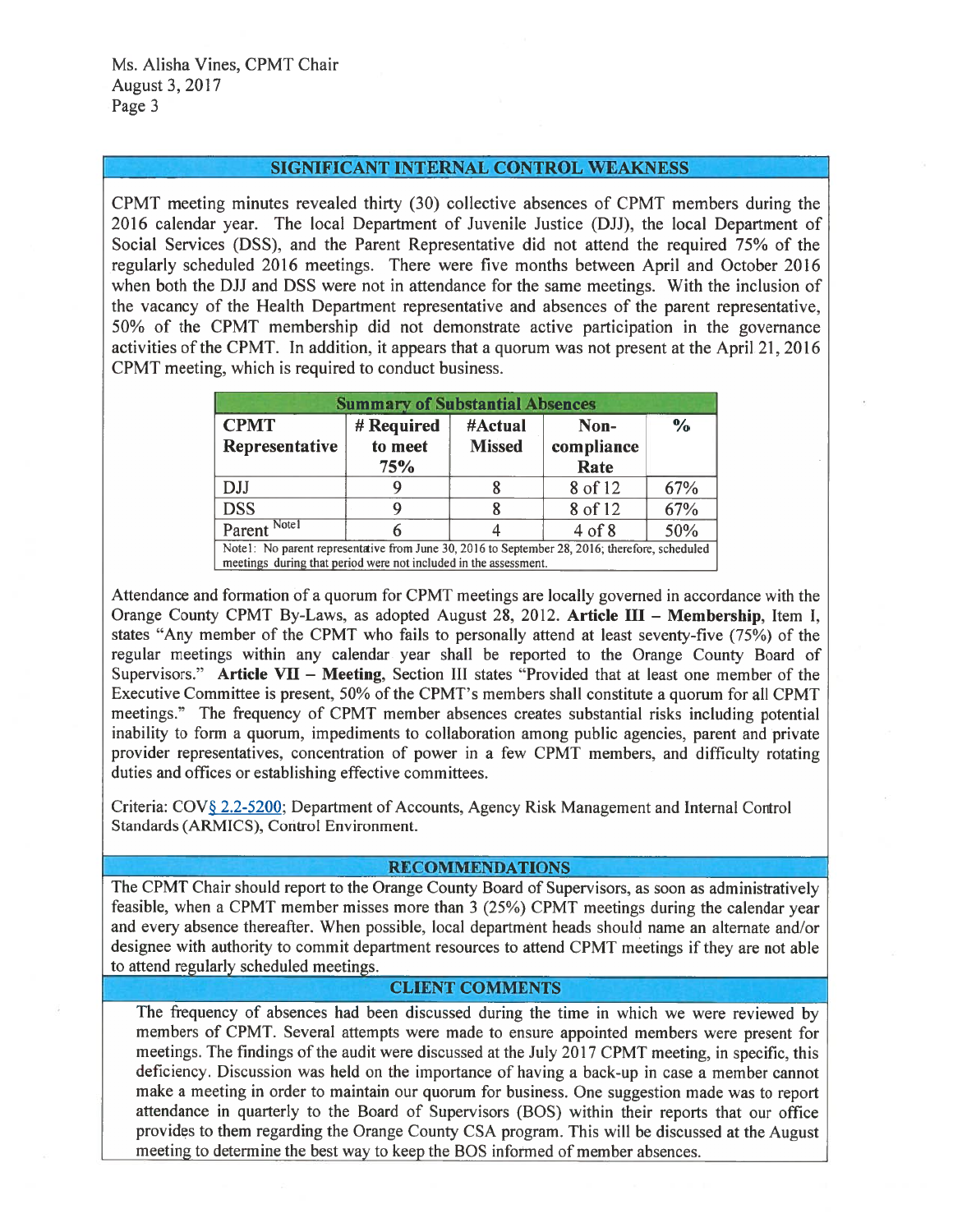Ms. Alisha Vines, CPMT Chair August 3, 2017 Page 4

The Office of Children's Services respectfully requests that you submit a quality improvement plan to address the observations outlined in this report no later than 30 days from receipt of this report. In addition, we ask that you notify this office as quality improvement tasks identified are completed. OCS will conduct a follow up validation to ensure the quality improvements have been implemented as reported.

We would like to thank the Orange County CPMT and related CSA staff for their contributions in completing the CSA Self-Assessment Workbook. We also would like to acknowledge the excellent assistance and cooperation that was provided by Alisha Vines, CPMT Chair, and Letitia Douthit, CSA Coordinator during our on-site visit. Their combined efforts enabled the audit staff to resolve any questions/concerns that we observed during the validation process. Please feel free to contact us should you have any questions.

Sincerely,

Donald Barcomb

Donald Barcomb Program Auditor

Stephanie S. Bacote, CIGA Program Audit Manager

cc: Scott Reiner, Executive Director R. Bryan David, Orange County Administrator Dawn Watson, CPMT Fiscal Agent Letitia Douthit, CSA Coordinator SEC Finance and Audit Committee